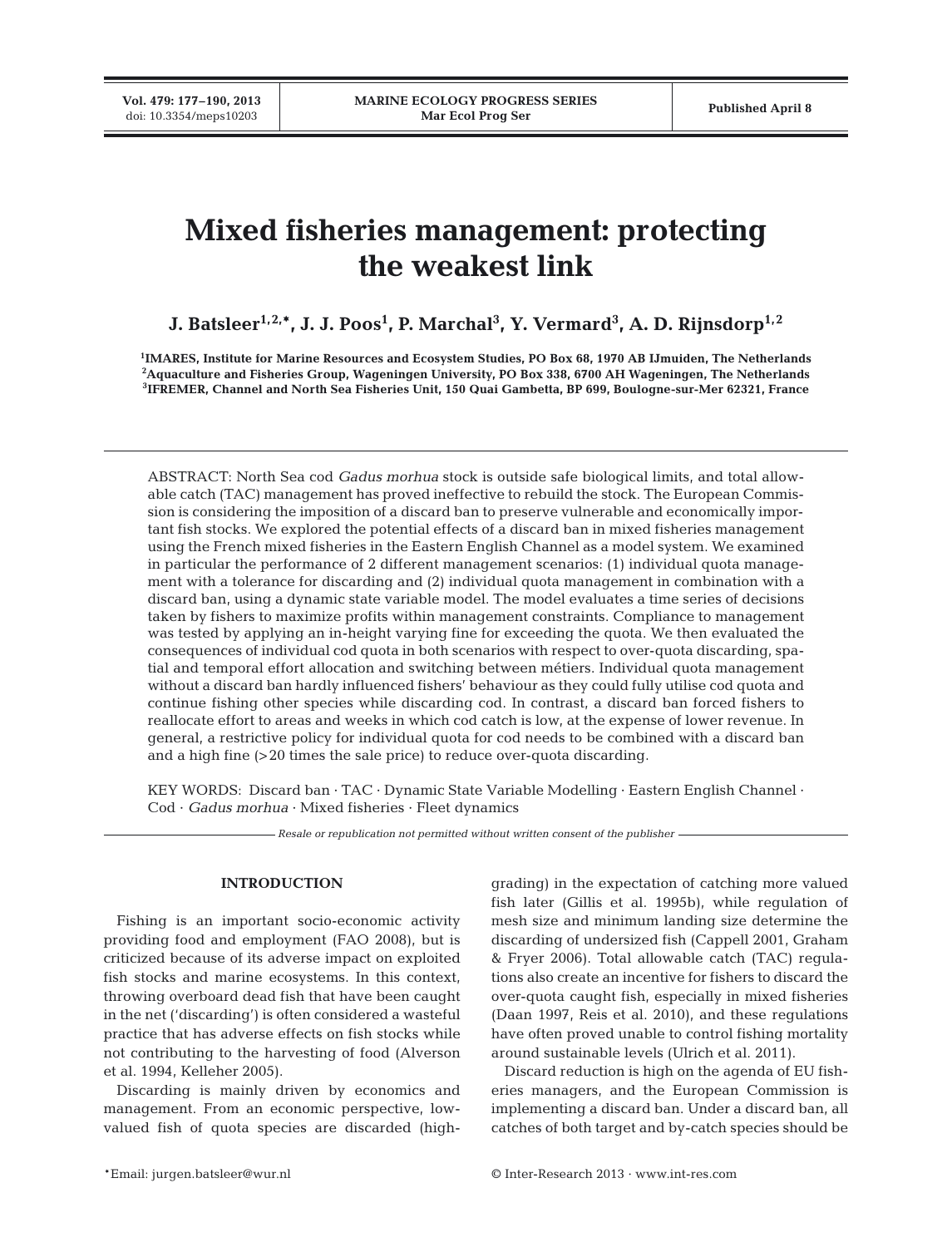landed and will be deducted from the individual quotas. A discard ban in combination with individual, and possibly transferable, quotas (ITQ) aims to prevent the waste of food, reduce fishing impacts on the ecosystem, preserve vulnerable and economically important fish stocks and improve scientific advice (Anonymous 2011, Buisman et al. 2011). Despite the implementation of ITQ management with a discard ban in some countries, few studies have addressed the performance of this combination. However, results have shown that discarding, albeit at a significantly lower level, still occurs, but that the ban can aid the recovery of exploited stocks (Kristofersson & Rickertsen 2009, Diamond & Beukers-Stewart 2011).

Given prevalent management regulations, fishers are expected to adjust their behaviour to maximise their utility (Gordon 1953, Hilborn & Kennedy 1992). Hence, fishers may respond to management regulations by trading off economic gain against the cost of non-compliance. Adaptive behaviour of fishers, e.g. reallocation of effort to other species, fishing grounds or seasons, is an important management concern (Salas & Gaertner 2004, Poos et al. 2010). Further studies on the adaptive behaviour of fishers may be useful to explore the scope of responses that undermine the effectiveness of a given management system. A fisheries manager needs to trade off socioeconomic benefits of a fishery against protection of the weakest links in the ecosystem. Unveiling these trade-offs will support fisheries management.

The present study describes how a discard ban in combination with individual quotas may improve the regulation of fishing mortality for a depleted stock that is exploited in a mixed fishery. Using a dynamic state variable model (DSVM) (Clark & Mangel 2000), we studied the over-quota discarding of cod *Gadus morhua* in the eastern English Channel and the southern North Sea. Despite signs of recovery following the recovery plan imposed in 2003, the stock has remained the weakest component of the demersal fish assemblage (Ulrich et al. 2011, Kraak et al. 2013). We compared the performance of quota management (1) that allows overquota discarding and (2) in combination with a discard ban, using the French otter trawl and net fisheries as a case study. The consequences of individual quotas for cod in both management regimes were studied based on a number of indicators of the fishery system, such as the catch of cod, the spatial and temporal distribution of fishing effort, the changes in métiers and the economic performance of the fishery.

# **MATERIALS AND METHODS**

# **The English Channel mixed fisheries**

The English Channel is a corridor between the Atlantic and the North Sea. The eastern English Channel (ICES division VIId) is the narrowest part of the Channel and is an important fishing area (Vaz et al. 2007). French fishing fleets are most active in this area, with a total of 641 vessels in 2005, landing over 90 000 t of fish with a total value of €218 million. Boulogne-sur-Mer is the main French fishing harbour, in both number of vessels and total landings (Carpentier et al. 2009).

# **Data**

Effort and landings data from logbooks and sales slips were made available over the period 2001 to 2005. The data set included information by fishing trip on vessel length, vessel tonnage, engine power, gear type, mesh size, fishing ground (ICES rectangle, 1° longitude  $\times$  0.5° latitude,  $\sim$ 30  $\times$  30 nautical miles), fishing effort (hours fished for trawlers, days absent from port for netters) and the weight and value of the landings per species. We selected 2 fleets: the French otter trawl fleet and netting fleet. These fleets fish in the eastern English Channel and most southern part of the North Sea between 49° N, 2° W and 52° N, 4° E, for which most of the above-mentioned data are available (Fig. 1).

#### **Otter trawlers**

The otter trawl fleet is one of the main demersal fishing fleets operating in the eastern English Channel. Vessels in this fleet are predominantly rigged with 80 mm mesh size nets (Carpentier et al. 2009). The data set consists of 120 vessels with an average engine power of 440 kW and average length of 21 m.

The otter trawl fleet operates 2 separate métiers using (1) demersal otter trawls (OTBD; 25 591 trips) and (2) mixed demersal/pelagic trawls (OTBM; 725 trips). Métiers are derived from the observed landings and largely based on DCF level 5 métiers (Ulrich et al. 2012). Both métiers land a mix of species, of which whiting, cod, plaice, sole, mackerel and mullet make up 65%. Whiting and mackerel contribute to the bulk of landings of OTBD and OTBM, respectively (Table 1). Fishers are capable of switching métiers during the year. Both métiers are operated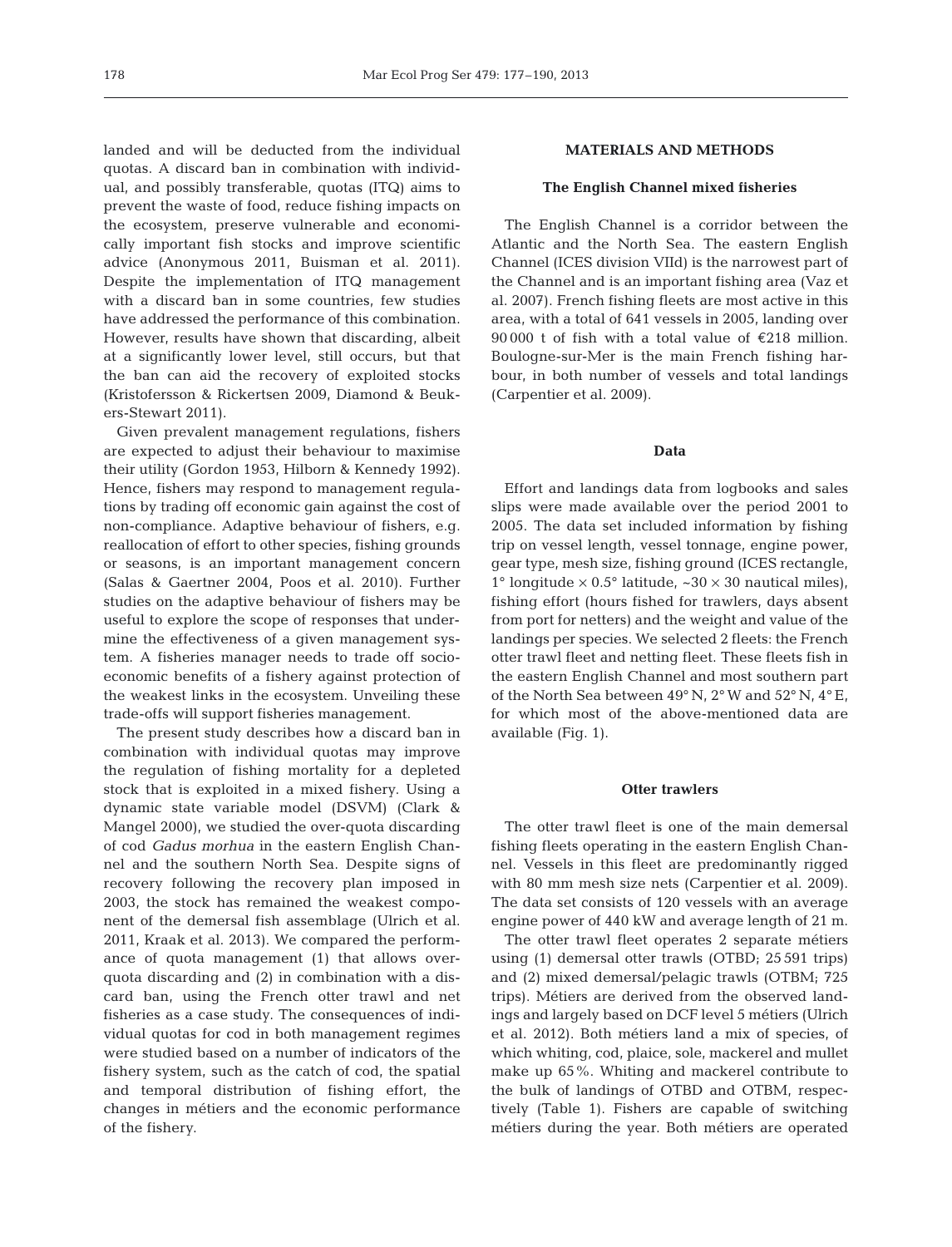

Fig. 1. Map of the eastern English Channel (ICES division VIId) and southern North Sea (ICES division IVc), showing the ICES rectangles where both fleets may fish. The star indicates the location of the port of Boulogne-sur-Mer

Table 1. Proportion (%) of 6 commercial species in the catch composition of both fishing fleets, separated by métiers. OTBD: demersal otter trawl; OTBM: mixed demersal/ pelagic trawl; TN: trammel net; GN: gillnet

|          | Otter trawl |             | Static net |      |  |
|----------|-------------|-------------|------------|------|--|
|          | OTBD        | <b>OTBM</b> | TN         | GN   |  |
| Sole     | 0.4         | $\Omega$    | 54.9       | 14.8 |  |
| Plaice   | 4.1         | 2.1         | 15.4       | 15.7 |  |
| Cod      | 5.3         | 2.6         | 8          | 45.3 |  |
| Mackerel | 15.6        | 44.9        | 0          | 0    |  |
| Whiting  | 29.4        | 12.1        | 0.9        | 2.7  |  |
| Mullet   | 6.8         | 4.0         | 0.1        | 0.1  |  |
| Other    | 38.3        | 34.1        | 20.6       | 21.4 |  |

inside and outside the 12 n mile zone (Carpentier et al. 2009), with fishing grounds in ICES rectangles 30F1 and 29F0 being the most frequently visited.

# **Static netters**

The netting fleet in the study area consists of 107 vessels, with an average engine power of 160 kW and average length of 12 m. The most common gear is the trammel net (TN; 10 449 trips), being used interchangeably with gillnets (GN, 632 trips) (Carpentier et al. 2009). Both nets are anchored to the bottom but differ in their structure and target species. TN have 3 sets of netting, of which the outer nets have a large mesh and the inner net has a small mesh size, whereas GN have only 1 net. This difference makes TN less selective in terms of size and variety of fish species caught (Carpentier et al. 2009). The most commonly used mesh size for both nets is 90 mm, used mainly to catch sole; however, larger mesh sizes (100 to 180 mm) may be used when plaice or cod are targeted. Although sole, plaice and cod are the main target species and account for ~80% of the landings, sole is the main target species for TN, whereas cod is the primary target species for GN. Most netting activities occur close to the port of Boulogne-sur-Mer (ICES rectangles 30F1, 31F2). A few observations (2.7%) in the data set consisted of multiple aggregated trips, and these were not included in the analysis.

# **Statistical analysis**

Our aim was to parameterize a simulation model by estimating the spatial and temporal distribution of landings per unit effort (*li*) of 6 species: plaice *Pleuro nectes platessa*, sole *Solea solea*, cod *Gadus morhua*, whiting *Merlangius merlangus*, Atlantic mackerel *Scomber scombrus* and mullet *Mullus* spp. Our data set contains measurements of landings  $(y_i)$  in weight (kg) by species and fishing effort  $(E_i)$  per trip *i*:

$$
I_i = \frac{Y_i}{E_i} \tag{1}
$$

We applied generalized additive models (GAMs) to allow for non-linearity in the relationships between the response variable and multiple explanatory variables (Wood 2006, Zuur et al. 2009). The actual value of the landings per trip was used as the response variable, while the fishing effort serves as offset. By analysing the 6 species separately, we ignored potential covariance structure among species. We used a negative binomial distribution with a logarithmic link function to correct for over-dispersion while allowing zero-observations. The logarithmic link ensures that the fitted values are always non-negative (Zuur et al. 2009):

$$
y_i \sim \text{NB } (\mu_i, \theta)
$$
  

$$
\mu_i = I_i E_i = e^{\eta_i} E_i = e^{\eta_i + \log(E_i)}
$$
 (2)

where  $\mu_i$  is the expected landings per trip, and  $\theta$  is the dispersion parameter, which accounts for underor over-dispersion.  $Log(E_i)$  is the known offset, and  $\eta_i$ is the linear predictor modelled as follows:

 $\eta_i$  = métiers + year +  $f$ (engine power|fleet) +  $f$ (mesh sizelfleet) +  $f$ (DOY) +  $f$ (lat,long) + (3)  $f$ (lat,long,DOY)

Métiers and year were entered as discrete variables (Table 2). The term  $f$ (engine power|fleet) was used for estimating the smoothing function of engine power by tactic, and the term  $f$ (mesh size|fleet) was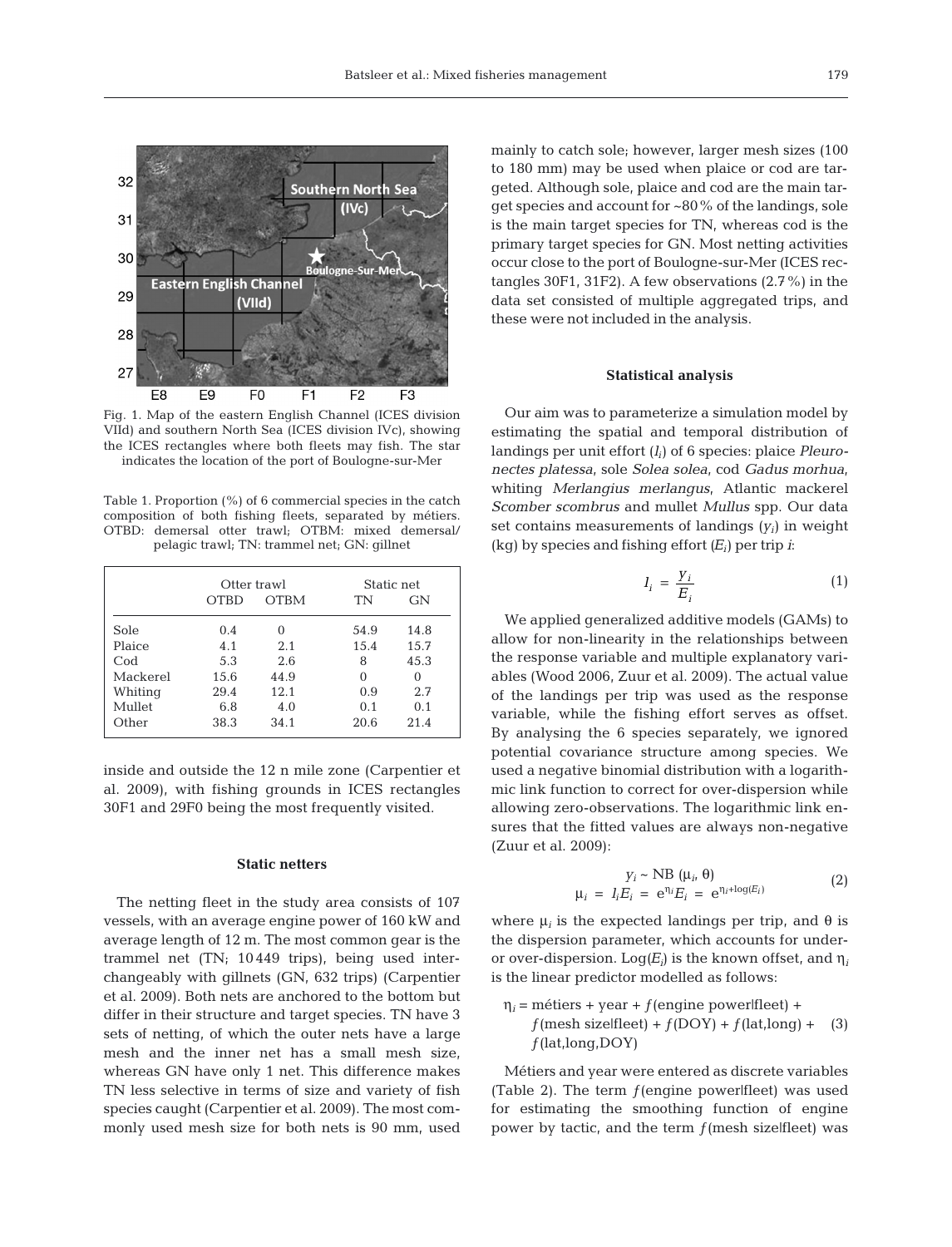Table 2. Model components used to describe variation in landing rates. Variables métier and year are discrete variables and engine power, mesh size, latitude (lat) and longitude (long) (based on geographic midpoint of the ICES rectangle) and day of the year (DOY) are continuous variables. The term fleet represents a segregation of the fleet by trawlers or netters. The term *k* denotes the maximum number of knots in each smoothing

|   | Nominator Model component | Description                                     |    |  |
|---|---------------------------|-------------------------------------------------|----|--|
| А | Métier                    | Effect of métier                                |    |  |
| В | Year                      | Effect of year                                  |    |  |
|   | $f$ (engine powerlifleet) | Effect of engine power by fleet                 | 4  |  |
| D | $f$ (mesh sizelfleet)     | Effect of mesh size by fleet                    |    |  |
| Ε | f(DOY)                    | Variability in time                             | 4  |  |
| F | $f$ (lat, long)           | Variability in space                            | 4  |  |
| G | f(lat, long, DOY)         | Variability in catch rates in space<br>and time | .5 |  |

used for mesh size by tactic. The term fleet indicates the difference between trawlers and netters.  $f(DOY)$ and  $f$ (lat,long) were used to fit the main effects of day of the year (DOY) and space (latitude and longitude based on geographic midpoint of the ICES rectangle).  $f$ (lat,long,DOY) is the spline for the interaction term of latitude, longitude and DOY. The main effects and the interaction between latitude, longitude and DOY were included to model the seasonal changes in distribution. We limited the number of knots in each smoothing to reduce the possibility of over-fitting (Table 2). Because vessel length and engine power are highly correlated, we decided to only include engine power because of its presumed larger influence on the catch efficiency (Rijnsdorp et al. 2006). Mesh size was included as it may indicate the target species, i.e. the predominant 80 and 90 mm mesh sizes used to target whiting and sole for otter trawls and TN, respectively, while larger mesh sizes (120 to 180 mm) are fitted when targeting cod. Finally, the variable year was used to capture differences in landings per unit of effort between the years.

Forward selection based on the Bayesian information criterion (BIC) was used to select a model for each species. Forward selection starts with an empty model, fitted with the intercept only. Then covariates are added sequentially based on the BIC to obtain the 'best' model. The results of the best model were used to predict the spatial and temporal patterns in catch rates for each of the species and vessel-gear combinations to be used in the simulation model.

# **Simulation model**

Our model is based on dynamic state variable modelling (DSVM) (Houston & McNamara 1999, Clark & Mangel 2000). The DSVM is an individual based model that has been used to predict the behaviour of animals (Mangel 1987, Clark & Butler 1999) as well as fishers (Gillis et al. 1995b, Poos et al. 2010, Dowling et al. 2012). We expanded the model of Poos et al. (2010) in which each individual vessel in the model has a set of choices, allowing it to respond to management regulations and economic opportunities. In the expanded model, individuals choose simultaneously (1) to go out to fish or to stay in port, (2) a métier, (3) a fishing ground and (4) to discard or land the catch.

A vessel evaluates its optimal annual strategy in terms of biweekly (i.e. every 2 wk) behavioural choices, based on a utility function. We use the annual net revenue  $(\varphi)$  as the utility that a fisher wants to optimize (Gordon 1953, Poos et al. 2010).

ϕ is defined as the total quantity landed of each species *(L*s) weighted by each species price *(p*s) minus the variable fishing costs and a fine for overshooting the quota.

$$
\varphi(L_{1-6}, E) = \sum_{s=1}^{6} (L_s p_s) - [Ep_e + D(L_s)] \tag{4}
$$

Variable fishing costs consist of total fuel cost, i.e. total effort  $(E)$  (in days) times fuel costs per day  $(\epsilon)$ d−1) *(p*e). The fine for overshooting the quota *(D(L*s*))* is zero as long as landings are within the quota and increase linearly with over-quota landings. Given the utility function at the end of the year, the dynamic programming equation is used to calculate the optimal decision in each time step given the state of the individual. In our case, the state is determined by the proportion of the cod quotas fished, landings of the 5 other species and the fishing effort. All vessels within a fleet are equal at the beginning of the year. As a result of the variability in catch rates in the model, the vessels will differ in their state as time progresses. The details for this procedure can be found in Poos et al. 2010.

Compliance to management was tested by exploring the effect of different fine values. Fines (€ kg<sup>-1</sup>) increased from 1- to 20-fold the cod price per kg. These fines are equivalent to those imposed for catching abalones illegally, i.e. 10-fold the landing price (Bose & Crees-Morris 2009).

For each time step, a vessel chooses a métier and 1 fishing ground (out of 20) based on the optimal choice given the vessel's state. Each combination of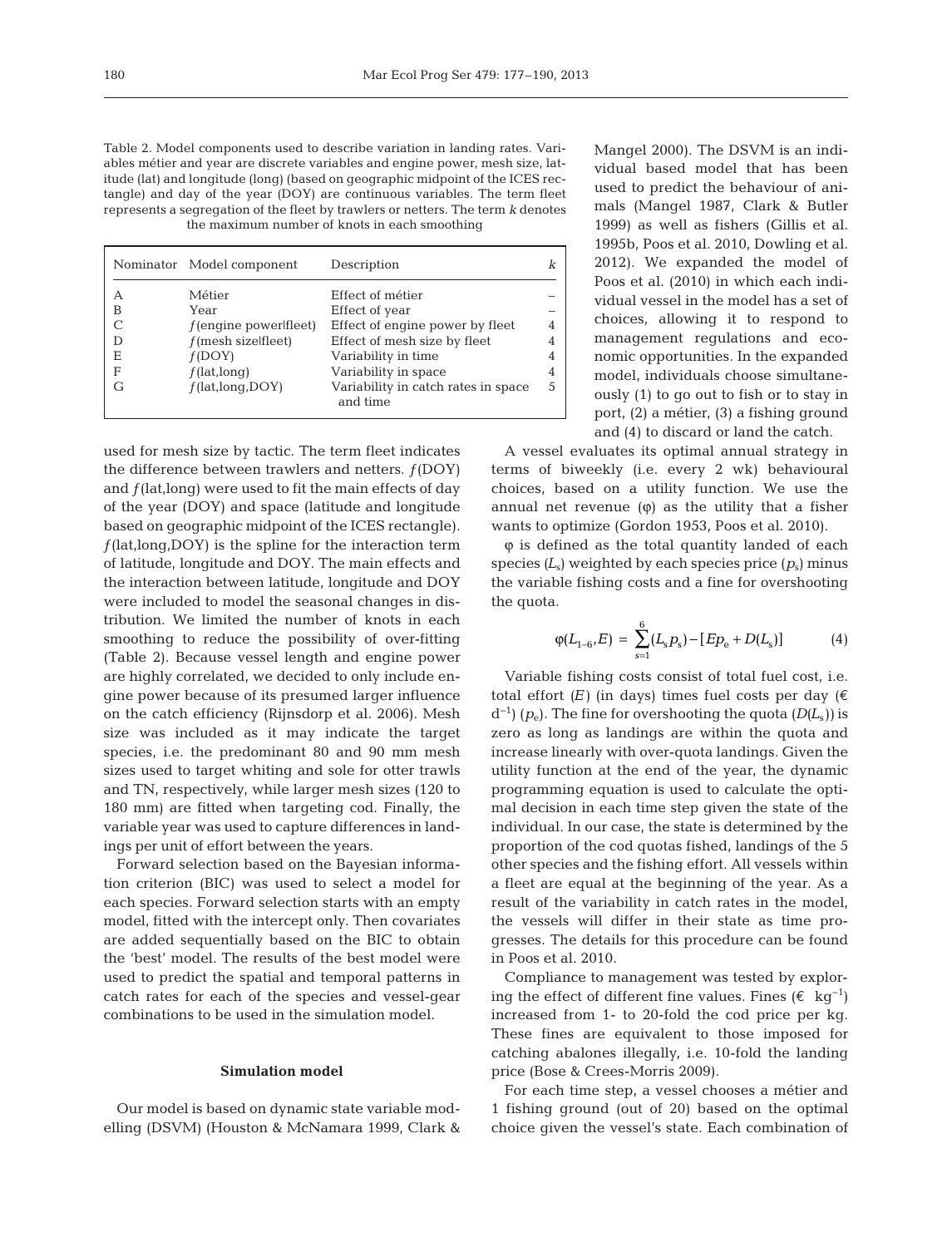métier and fishing ground within a time step is characterized by a mean (μ) and variance (θ) of the catch rates for each species estimated by the GAM. Catch rates per time step (2 wk period) were calculated from the GAM results by setting the offset equal to the average fishing effort for trawlers or netters within 2 wk periods. The catch rates are assumed to be independent of previous fishing activities in that area. We arbitrarily chose 2005 as the basis of our simulations. Further parameterisation of the model in terms of variable costs was done assuming Boulogne-sur-Mer as the home harbour of the vessels.

The combination of métier and fishing ground determines the amount of effort required for the fishing operation. Fishing effort consists of the summed actual fishing time and the travel time required to reach the fishing ground. The average fishing time was estimated from the 2001 data as 3.1 d for a trawler and 3 d for a netter. Travel time depends on the distance from port and was calculated from the distance in nautical miles in a straight line from the harbour of Boulogne-sur-Mer to each fishing ground. Assuming a steaming speed of 10 n miles h<sup>-1</sup> for an otter trawl and 6 n miles h−1 for a netter (Messina & Notti 2007) and taking into account the number of trips observed per time step (2 wk period), we calculated the travel time needed to reach a fishing ground. If a fisher decides to stay in the harbour, nothing is caught, and no effort is used.

The costs associated with using fishing effort depend on the fuel use in the model. Fuel costs per day are estimated to be €2100 for trawlers and €1600 for netters and are equivalent to  $\approx 35\%$  of the gross revenue (Taal et al. 2009). The final element for the parameterization is the market value of the target

Table 3. Summary of parameter values included in the model

|                                              | Trawl | <b>Net</b> |
|----------------------------------------------|-------|------------|
| Engine power (kW)                            | 440   | 160        |
| Mesh size (mm)                               | 80    | 90         |
| Fuel costs per day $(\epsilon)$              | 1800  | 1300       |
| Fishing effort (h)                           | 75    | 72         |
| Market value ( $\epsilon$ kg <sup>-1</sup> ) |       |            |
| Sole                                         |       | 9.42       |
| Cod                                          |       | 2.43       |
| Plaice                                       |       | 1.99       |
| Whiting                                      |       | 1.40       |
| Mackerel                                     |       | 0.99       |
| Mullet                                       |       | 5.40       |

Table 4. Description of scenarios. IQ: individual cod quota

| Scenario         | Fleet                      | IQ<br>$(t yr^{-1})$  | Fine<br>$(\epsilon \text{ kg}^{-1})$ |  |  |
|------------------|----------------------------|----------------------|--------------------------------------|--|--|
| Discard ban      | Trawlers<br><b>Netters</b> | $0 - 27$<br>$0 - 20$ | $2.43 - 200$                         |  |  |
| Discards allowed | Trawlers<br><b>Netters</b> | $0 - 27$<br>$0 - 20$ | $\Omega$                             |  |  |

species. We chose to use fixed market values for each species, determined by the average price per kg within our data set. Table 3 provides detailed information on the parameters and their values used in the model.

#### **Management scenarios**

The present study compares the performance of individual cod quota (IQ) management combined with 2 discard scenarios for both fisheries: (1) overquota discarding is allowed; (2) over-quota discarding is not allowed (discard ban) (Table 4). IQ gradually increase from 0 to 27 t  $\rm yr^{-1}$  for trawlers and 0 to 20 t yr<sup>-1</sup> for netters. In addition, different fine values are used to test the compliance of trawlers to the imposed discard ban.

# **RESULTS**

#### **Statistical analyses**

All 6 GAM models exhibit similarities in selecting covariates, based on BIC results, that best explain the variation in landings (Table 5). The model for whiting, besides having the lowest (28.3%) explained deviance, diverges from the other models because the DOY as a main effect did not improve the model.

Within the cod model, mesh size was added as the first variable, which confirms our expectations that larger mesh sizes are preferred when fishing for cod. A remarkable result for cod is that landings were significantly  $(p < 0.001)$  lower in the years 2004 and 2005. Lower landings are likely related to the low abundances and weak recruitments of cod during that period (ICES 2010). For plaice, whiting and mullet, the variable engine power was selected and added as the first variable in explaining the landings. The first variable selected for mackerel and sole was the métiers. This result confirms our chosen métier classifications, whereby mackerel was mainly tar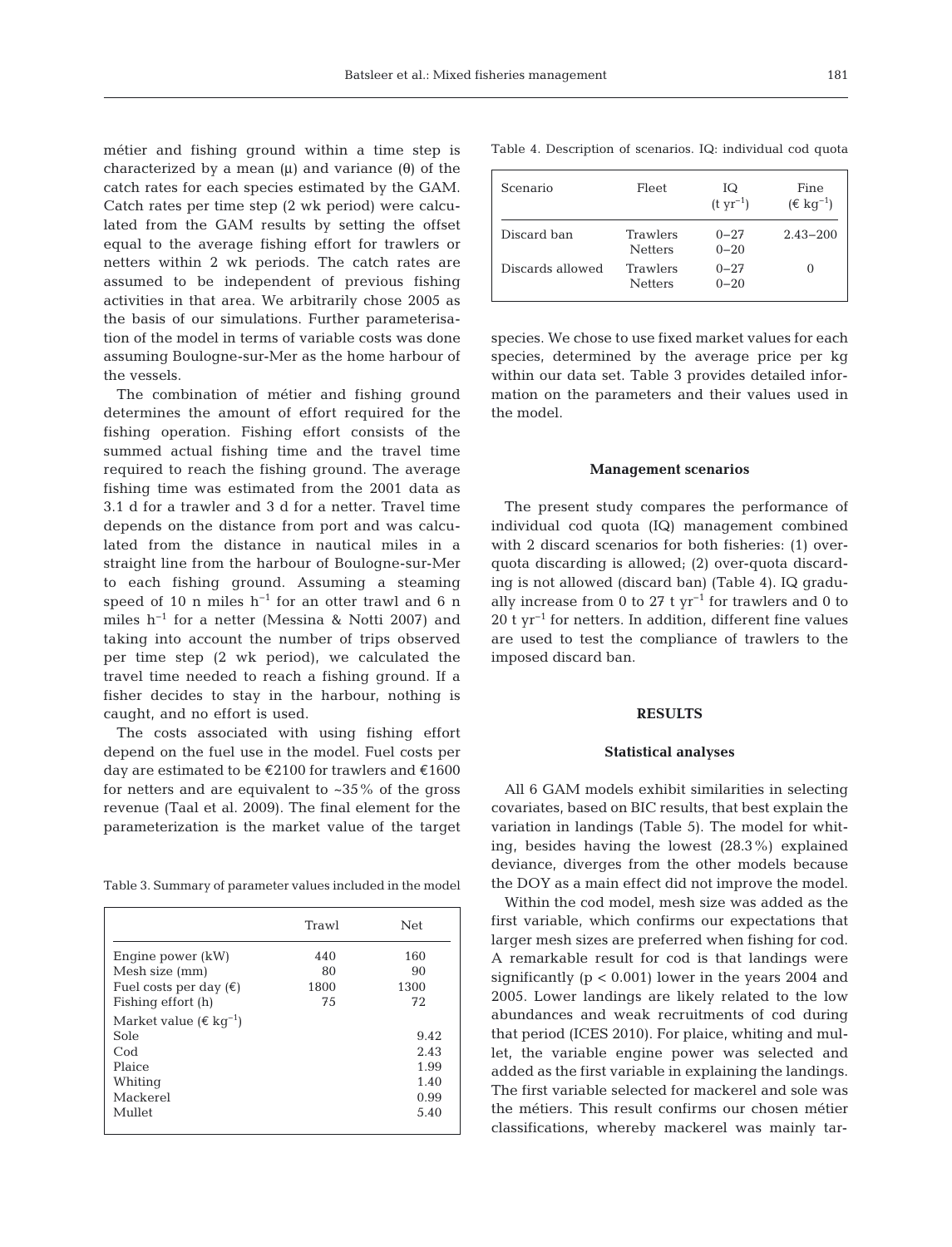Table 5. Model selection results for the 6 species, based on the Bayesian information criterion (BIC). Numbers indicate the difference between the previous obtained BIC associated with the previous variable and the newly acquired BIC of the newly selected variable. If negative, the variable is excluded from the best model. For the model descriptions, the offset has been omitted. The estimated theta (θ) is also given. The letters are referenced by the letters used for the variables in Table 2

| <b>Species</b> | Model structure                                     | BIC <sub>1</sub> | BIC <sub>2</sub> | BIC <sub>3</sub> | $\rm BIC4$ | BIC <sub>5</sub> | BIC <sub>6</sub> | BIC7   | θ     |
|----------------|-----------------------------------------------------|------------------|------------------|------------------|------------|------------------|------------------|--------|-------|
| Cod            | $Intercept + D + G + B + C + A + E + F$             | 7095.8           | 2845.9           | 1554.5           | 1636.7     | 663.0            | 121.3            | $-1.5$ | 0.185 |
| Plaice         | Intercept + $C$ + $A$ + $G$ + $B$ + $D$ + $E$ + $F$ | 18002.6          | 3205.2 3119.3    |                  | 932.6      | 324.3            | 290.4            | $-1.4$ | 0.393 |
| Sole           | Intercept + A + C + G + B + D + E + F               | 22990.1          | 12189.5          | 886.6            | 444.4      | 258              | 118.7            | $-4.6$ | 0.193 |
| Whiting        | $Intercept + C + G + A + D + B + F + E$             | 5302.3           |                  | 6073.5 1044.2    | 299.3      | 40.5             | $0.2^{\circ}$    | $-8.7$ | 0.252 |
| Mackerel       | Intercept + A + G + C + B + D + E + F               | 15575.5          | 3143.5 2272.3    |                  | 402        | 279.9            | 10.5             | $-1.7$ | 0.234 |
| Mullet         | Intercept + $C$ + $G$ + $E$ + $B$ + $A$ + $D$ + $F$ | 5415.7           |                  | 4104.7 2293.9    | 1580.1     | 360.7            | 170.1            | $-1.2$ | 0.231 |



Fig. 2. Modelled average annual cod catches (i.e. landings plus discards) per vessel for both (a,b) trawlers and (c,d) netters in relation to the available individual cod quota (dashed line). (a,c) Discarding is allowed, (b,d) discarding is banned. Average annual landings (black line) with confidence area (dark grey shaded area) are separated from average annual cod catches (grey line) with confidence area (light grey shaded area), depicting the amount of cod discards

geted by mixed demersal/pelagic trawls, while sole was the main target species for trammel netters. In addition, for sole, the variable engine power was selected as the second variable, confirming that vessels with low engine power (i.e. netters) target sole. The simulation model results based on the GAM predictions are presented below.

# **Cod catch**

Cod catches depend on the fishing fleet and management scenario (Fig. 2). For trawlers, IQ lower than 10 t  $yr^{-1}$  result in full utilization of quotas by almost all vessels, while over-quota catches are discarded, hence holding cod catches at a high level (ca. 10 t yr<sup>-1</sup>). Increasing the IQ above 10 t yr−1 results in trawlers progressively being unable to use all their quota: all cod catches (ca. 12 t  $yr^{-1}$ ) are landed, and none are discarded. The variability in cod catches in the model causes some fishers to be more or less successful at catching cod than others. Successful fishers will fully exploit their quota and discard their over-quota catch, while less successful fishers will land all their cod catches and will not use all of their quota. When a discard ban is introduced (in combination with a high fine; €200 kg−1), IQ may reduce catches considerably. At an IQ below 4 t  $yr^{-1}$ , the cod catch is <1 t yr−1. Increasing IQ results in an increase in landings, but vessels rarely utilize their quota completely. As for the first scenario, catches level off toward ca. 12 t  $yr^{-1}$ .

There are 2 main periods during which cod is caught by trawlers (Fig. 3). The first period is around the end and beginning of the year, while the second period occurs halfway during the year. Fishers constrained by a discard ban switch to other fishing grounds during these periods, resulting in lower annual cod catches.

Despite much lower cod catches  $(< 2$  t yr<sup>-1</sup>) for netters (Fig. 2c,d), similar results are observed as for trawlers. While the netting fleet shows more spatial overlap under both management scenarios, deviations of the choice of fishing grounds occur during periods when cod is more frequently caught (Fig. 3d−f). So, netters also switch fishing grounds to avoid catching cod.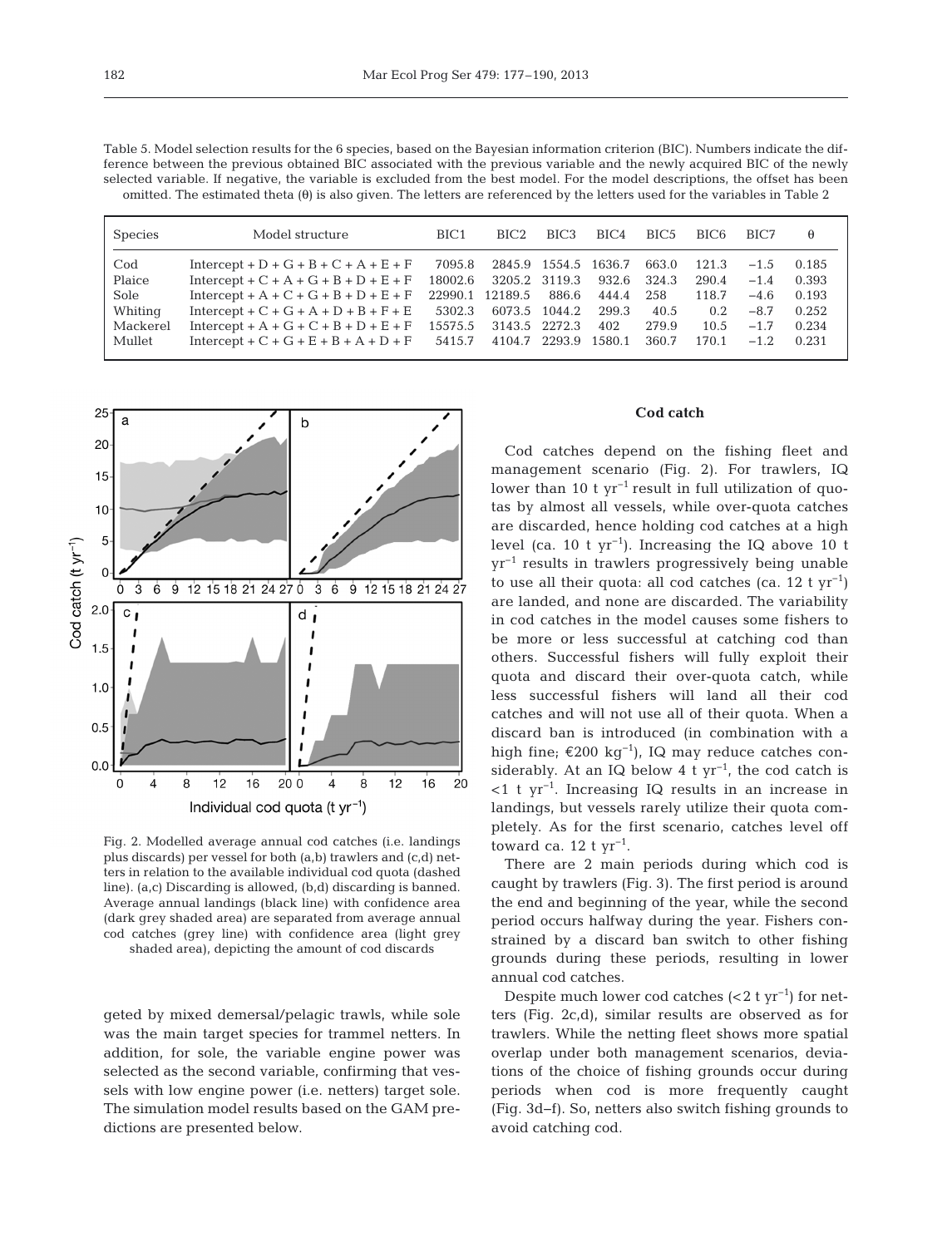



Time-step

When IQ for cod are reasonably high  $({\sim}9 \text{ t yr}^{-1})$ , trawlers only become limited in landing cod at the end of the year and only discard when quotas are almost fully exploited. When lower quotas are available, the amount of cod being discarded increases, and fishers discard earlier in the year as well. When quotas are low  $({\sim}3 \text{ t yr}^{-1})$ , cod is discarded throughout the year, with the highest amounts of discards occurring during both periods when cod is mainly caught. Netters rarely discard cod due to their low catches. However, if cod is discarded, it occurs at the end of the year during the period when cod catches are higher. These results show that fishers are able to regulate their landings by switching fishing ground, switching métiers and discarding their over-quota catch. When discarding is banned, fishers can only regulate their landings by switching fishing grounds and targeting other species.

# **Effort**

If discarding is allowed, annual allocation of fishing effort of a trawler is independent of the cod quota (Fig. 4). The total days at sea (DAS) increase marginally from an average of 108 d to 110 d when a larger quota becomes available. Effort is mainly allocated near the English coast (30E9) and in the southern North Sea (30F1 and 32F1) (Fig. 5). Imposing a discard ban in combination with low IQ has a clear impact on effort and setting IQ to zero results in a complete stop of fishing. At quota below 6 t  $yr^{-1}$ ,

there is a steep increase of effort with increasing quota. As more quota become available, the increase in effort slows down and stabilizes toward an average effort of 110 DAS. Introducing a discard ban causes a spatial shift in the distribution of fishing. At



Fig. 4. Modelled average annual effort per vessel for both fleets and both management scenarios for (a,b) trawlers and (c,d) for netters. (a,c) Discarding is allowed, (b,d) discarding is banned. The area between the upper (95%) and lower (5%) confidence intervals is shaded. DAS: days at sea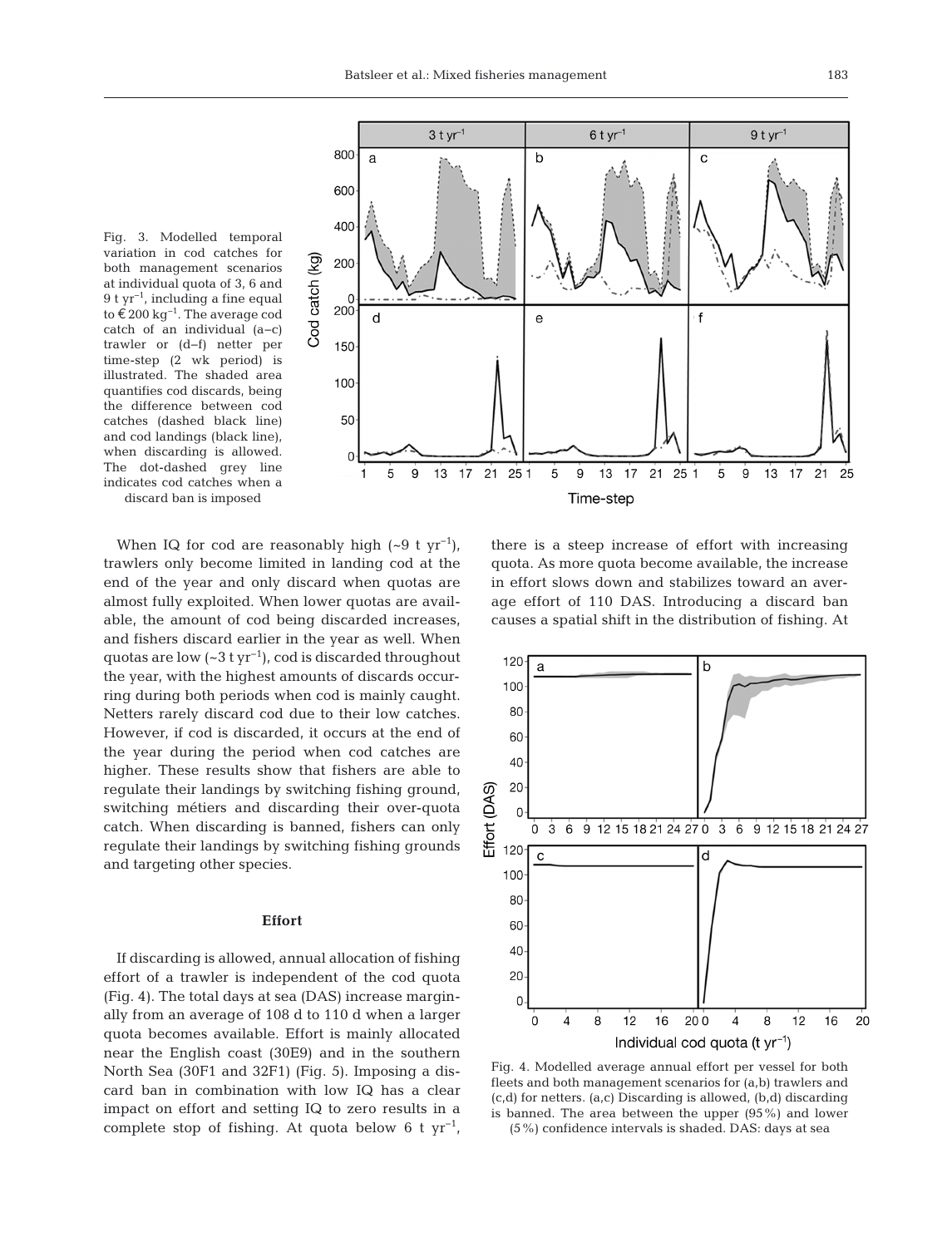

Fig. 5. Modelled spatial allocation of effort by average number of trips per year for (a−d) trawlers and (e−h) netters at low (5 t yr−1) and high (15 t yr−1) individual cod quotas (IQ). Panels (a,b) (trawlers) and (e,f) (netters) are based on the first management scenario (discarding), while (c,d) and (g,h) are based on scenarios with a discard ban

low IQ levels, trawlers make fewer trips  $(21 \text{ trips})$ , and effort is concentrated in more southern and distant fishing grounds, such as 28F0, 28F1, 30E9 and 29F0. At a higher IQ level, the spatial distribution resembles that found when discarding is allowed.

In the absence of a discard ban, netters spend 108 DAS, regardless of the quota. As for trawlers, cod quota management on its own has no influence on the spatial distribution of netters that predominantly fish in the eastern English Channel (56% in 28F1). With a discard ban, effort is only influenced at low  $( $8 \text{ t yr}^{-1}$ )$ quota. Fishing stops when IQ is zero but rapidly increases up to 111 DAS when IQ is <3 t  $yr^{-1}$ . Yet, effort gradually decreases again and remains fixed at an average annual effort of 107 DAS. The peak at low quotas may reflect a reallocation of effort away from the southern North Sea (30F1) to more distant fishing grounds into the eastern English Channel (29E9). At higher IQ levels, the spatial distribution of fishing effort is equal to the distribution when discarding is allowed.

The shift in the spatial distribution of fishing effort from the southern North Sea to the eastern English Channel is related to the spatial distribution of cod. Cod is more frequently caught in the southern North Sea fishing grounds compared to the Channel. When cod quotas are high, a fisher can continue to fish in the northern fishing grounds until the cod quota becomes depleted. Implementing low cod quotas and a discard ban, however, makes Channel fishing grounds more attractive because of a reduced risk of catching cod while targeting other commercial fish species.

Besides spatial effort allocation to reduce cod catches, trawlers change their preference for a métier in response to IQ (Fig. 6). When constrained by a discard ban and IQ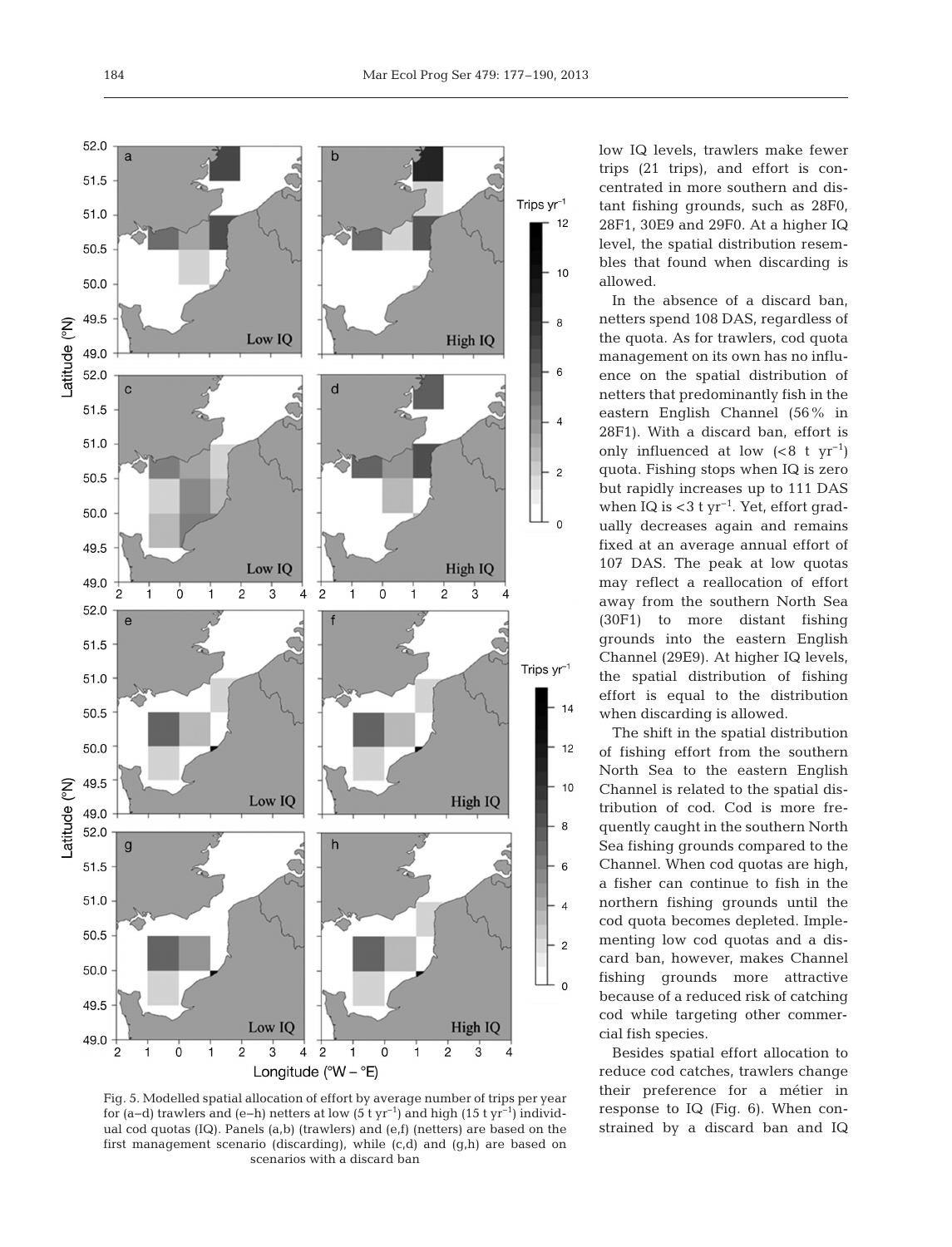

Fig. 6. Proportion of effort allotted to each métier operated by trawlers when constrained by a discard ban (light grey: mixed demersal/pelagic trawl; dark grey: demersal otter trawl)

below 4 t yr−1, there is no fishing at all or trips are done only choosing OTBM. As IQ increases, fishers increasingly opt for OTBD (0 to 47%). An IQ of 27 t yr−1 results in similar operation levels as observed for the scenario when discarding is allowed. Also in this scenario, lower quotas reduce (48 to

28%) the choice to operate the OTBD métier. Netters choose, regardless of the management scenario, to fish using a TN throughout the year.

#### **Catch composition**

For trawlers constrained by a discard ban and low IQ, mackerel is the most dominant  $(>90\%)$  species in the catch, supplemented with mullet (ca. 8%) and plaice (1%) (Fig. 7). With increasing IQ, whiting catches gradually increase (0 to 53%), while the proportion of mackerel in the catch decreases  $(>90$  to  $40\%$ ). Other species, such as mullet (4%), cod  $(3\%)$  and plaice  $(1\%)$ , contribute marginally to the catches.

Allowing discards eliminates the effect of low IQ on the catch composition. For trawlers, whiting and mackerel are the main contributors whether a low or high cod quota is implemented. However, lower quotas ensure a slight decrease in whiting and a small increase in the proportion of mackerel.

Netters mainly catch sole (>80%) and plaice  $(-18\%)$ , while cod is caught in small quantities and contributes less than 1% to the entire catch. Hence, introducing a discard ban on top of IQ has little impact on the catch composition of netters.

# **Trade-offs**

In the present study, 2 indicators of fishery success, i.e. effort and net revenue, were weighed against cod catch (Fig. 8). Reducing IQ while allowing cod discards upholds effort, net revenue and cod catches for both fleets (Fig. 8a,c). The slight decrease in net revenue (from ca. €420 000 to ca. €373 000) for trawlers can be related to reduced cod landings.

In contrast, imposing a discard ban clearly affects both indicators and cod catch (Fig. 8b,d). When IQ is below 1 t  $yr^{-1}$ , fishers stay in port and do not generate revenue. Setting a low IQ ensures that fishers avoid cod catches by targeting other commercial species with lower market value (e.g. mackerel)



Fig. 7. Proportion of each of the 6 species contributing to the total catch for (a,b) trawlers and (c,d) netters. Modelled catch compositions (b,d) for the first management scenario and (a,c) for the second scenario. For each of the 6 species, a different shade is used. The order of the catch composition from top to bottom for trawlers: mullet, mackerel, whiting, cod and plaice; and for netters: sole, cod and plaice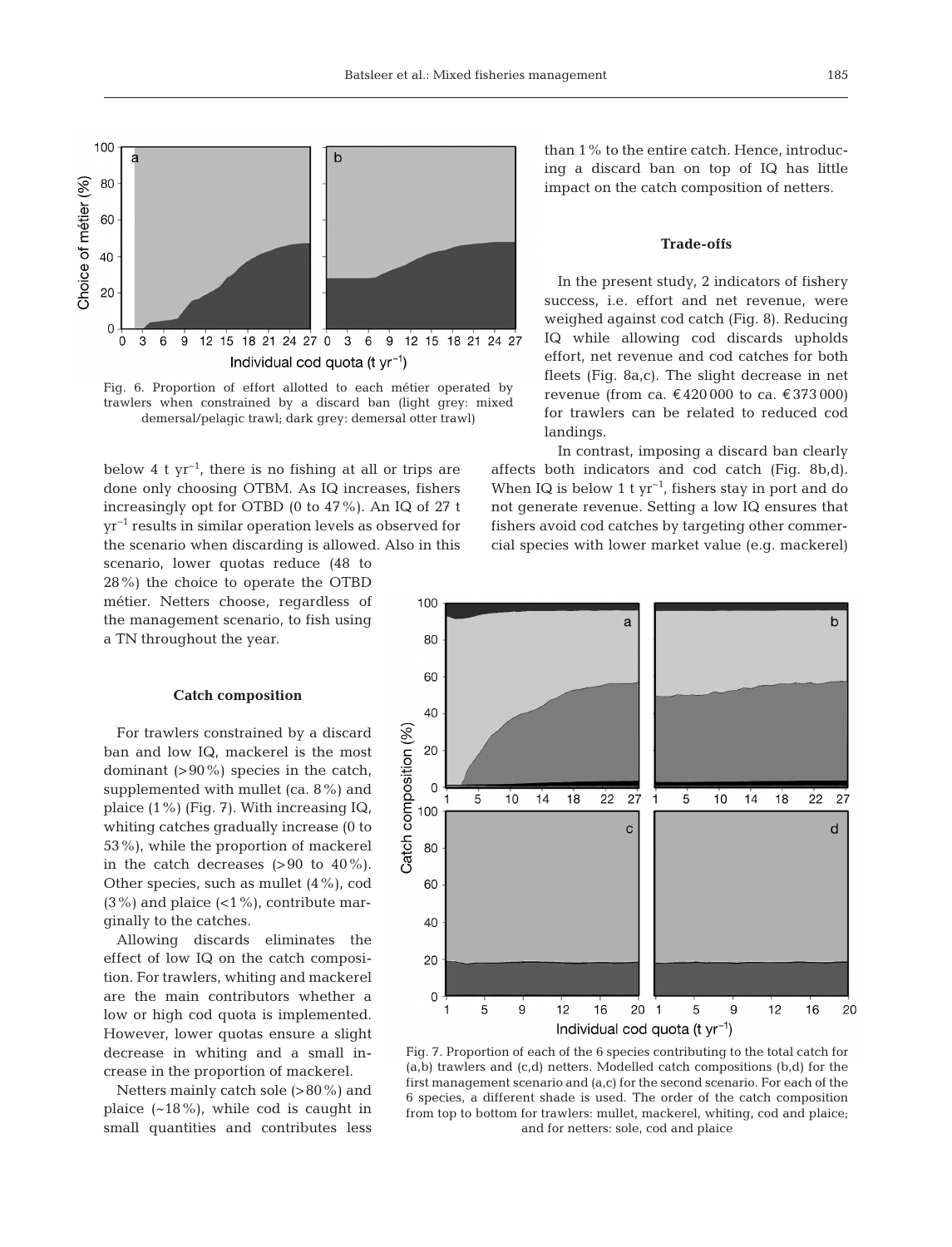in more distant fishing grounds. Consequently, a trawler generates less revenue (ca. €73 000) in proportion to the amount of fishing effort (ca. 44 DAS at an IQ of 2 t yr−1). At an IQ of 4 t yr−1, trawlers allocate some fishing effort to cod fishing grounds, increasing the catch of cod to 1 t. Effort doubles (88 DAS), while net revenue almost triples (€211 000). As a larger quota is made available, effort increases and levels off at ~110 DAS. This increase in effort leads to an increased cod catch because gradually more cod fishing grounds are fished. In addition, landings of commercially valuable and co-occurring species, such as whiting, increase likewise and contribute substantially to the revenue. Hence, while effort levels off, net revenue continues to increase until the point where IQ are no longer constraining, i.e.  $18 \text{ t yr}^{-1}$ .

Trade-offs as seen with trawlers are less frequently observed for netters. Increasing IQ to 1 t  $yr^{-1}$ , fishing (58 DAS) resumes, generating revenue (ca. €135 000) by fishing for sole and plaice while cod catches remain substantially low  $(6 \text{ kg})$ . With higher IQ, effort and net revenue level off to 107 DAS and ca.  $\epsilon$ 270 000, respectively. Revenue is maintained regardless of the IQ level, indicating that netters are to an extent economically independent of cod catches when avoiding the use of a GN. Netters mainly generated revenue by fishing for sole and plaice, while whiting and cod are by-catch species.

Fig. 8. Trade-offs between  $(\blacksquare)$ net revenue,  $(A)$  effort and cod catches  $(t yr^{-1})$  for  $(a,b)$  trawlers and (c,d) netters. (a,c) Discarding is allowed, (b,d) discarding is banned. Note the changing colours of the points from black to light grey as individual cod quotas increase from low to high levels

In general, permitting cod discarding, fishers will uphold effort and maintain their net revenue at the expense of cod conservation. In contrast, with a discard ban, fishers avoid cod but maintain a reduced fishing effort targeting lower valued species, such as mackerel, to compensate the loss in revenue.

#### **Over-quota fine**

The results above assumed that the discard ban was fully enforced, corresponding to a very high fine. The response of the fishers in terms of over-quota

Low quota High quota 420 120 a  $\mathbf b$ AAAAA 350 100 280 **80** 210 60 140  $40$ Net revenue (x €1000) 70 20 Effort (days at sea)  $\mathbf 0$  $\Omega$  $140$  $\overline{2}$  $12$  $\overline{c}$ 4 6 8  $10$ 12  $\overline{4}$ 6 8 10 14 300 120 d  $\mathsf{C}$  $\mathbf{r}$ 100 240 80 180 60 120 40 60 20  $\mathbf 0$  $\Omega$  $0.0$  $0.1$  $0.2$  $0.3$  $0.40.0$  $0.1$  $0.2$  $0.3$  $0.4$ Cod catch (t  $yr^{-1}$ )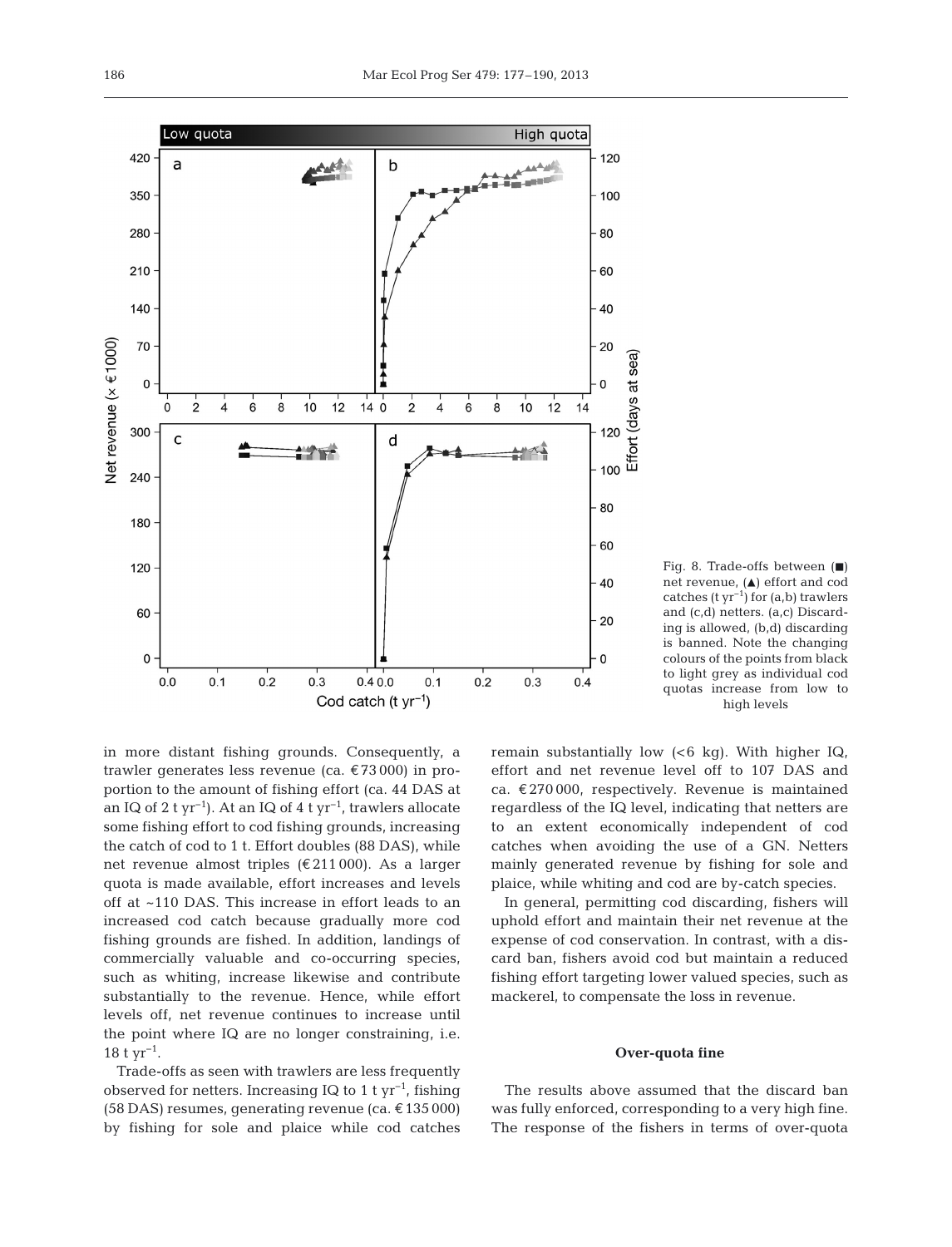

Fig. 9. Average over-quota cod catches in relation to fine levels. The thick dashed line represents a free-fishing situation (fine = 0). The thin lines represent different levels of fines imposed, ranging from 5-fold the market value of cod  $(\text{€ } 12.5 \text{ kg}^{-1})$  up to 20-fold the market value (€ 48.6 kg<sup>-1</sup>). The solid black line with no over-quota catches represents a situation with an extremely high fine (€ 200 kg<sup>-1</sup>) for overshooting the quotas

discarding of cod for a range of different fines is shown in Fig. 9. With a low fine equal to the market value of cod (€2.43 kg<sup>-1</sup>), trawlers start discarding when IQ are below 9 t yr<sup>-1</sup>. Above this level, fishers have sufficient quota available to uphold their revenue and switch to other target species when their quota is fully exploited. Increasing the fine shifts the threshold IQ below which fishers start discarding the over-quota catch toward a lower level. In our model, the fine needs to be sufficiently high, e.g. 20-fold the price of cod, to reduce discarding of over-quota cod below 6 t.

# **DISCUSSION**

The present study explored the effects of a discard ban in combination with IQ in mixed fisheries. Under a management regime that allows over-quota discarding, quotas for by-catch species, such as cod, may have little effect on the effort allocation and catch composition of fishing fleets. Fish that are caught without quota provision are discarded. IQ management with a discard ban can reduce overquota discarding of cod when properly enforced. In that case, fishers will reallocate effort to fishing

grounds and weeks when the cod catch is low, at the expense of lower revenue.

The methods and results of the present study will be generally applicable for mixed fisheries systems because the main results will not be affected by a number of simplifying assumptions necessary in our modelling approach; however, the results cannot be directly applied in the management of the Channel fisheries. First, we assume that catching fish in an area has no effect on the amount of fish available in that area later in the year. Second, only variable costs related to fuel use were incorporated. In addition, these fuel costs were set at  $\sim$ 35% of gross revenue, whereas the operating costs of gill-netters and beam trawlers are estimated to be 20 and 50%, respectively (Marchal et al. 2011). If costs are higher, fishers may spend less time at sea or fish closer to port (Poos et al. 2010). Hence, differences in fuel costs may influence the catch composition and discard rate. Third, revenue was determined by the modelled 6 species, although other commercially valuable species, including squid, sea bass and herring, also contribute to the revenue. Fourth, the quota system imposed on the French eastern Channel fisheries is more complicated than the IQ system explored with our model. In France, yearly quotas are allotted to public organisations and are either distributed to members (IQ) or are available for all fishers, in which case the system is competitive (generating a race for fish). Both mechanisms occur, and we lack precise quantitative information on how much each one occurs and for which species. In that sense, we also assume that only cod quotas affect behaviour, while in reality, other species are also managed using quotas. Fifth, we considered the study area as a single management unit, although it belongs to 2 different management units (subdivisions IVc and VIId). Since 2009, the eastern English Channel (subdivision VIId) was allocated a separate cod TAC (i.e. 1600 t in 2011) from the North Sea (subdivision IV) cod TAC (i.e. 26 800 t) (ICES 2011), and the French fleet receives a larger proportion of cod TAC (ca. 84%) in VIId compared to that in IV (ca.  $4\%$ ). Finally, we did not account for physical (e.g. depth or substrate) and natural (e.g. weather or wave height) elements of the environment making certain areas inaccessible to certain fleets or métiers. Due to these assumptions, the results may not fully correspond to the observed data. If we want to adjust the model to make it operational for practical use, then the management questions should be specified first because they will dictate the amount of detail required in the model. As indicated above, better understanding of the eco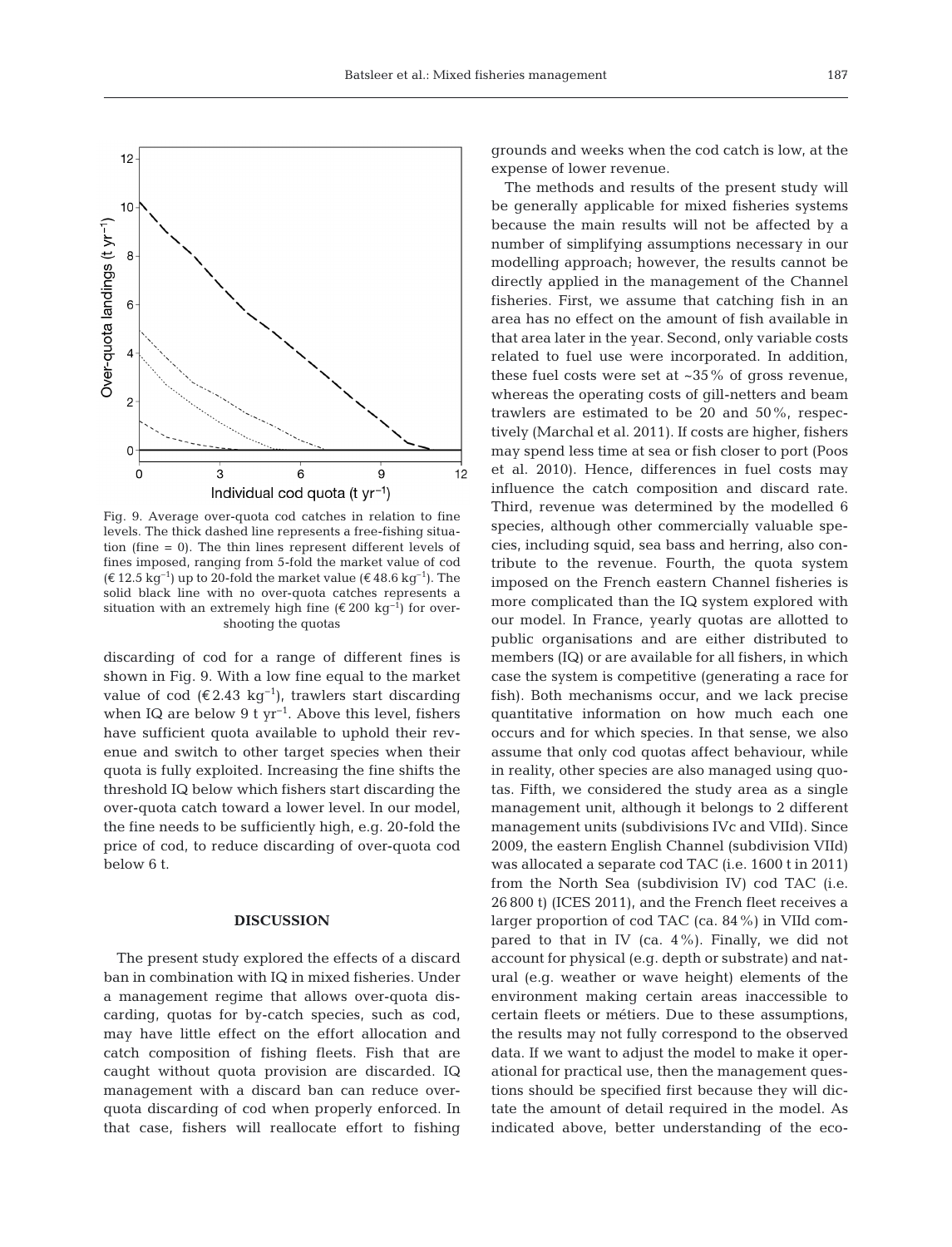nomic costs and returns and a more detailed implementation of the management regulations are likely candidates for addressing specific management questions.

Our model showed that, when forced by a fine, fishers have to some extent the ability to avoid overquota discarding by reallocating their effort in space and time. Empirical support for this response comes from Branch & Hilborn (2008) and Branch (2009), who showed that when TACs were increased for some species and reduced for others, fishers were able to adjust the species mixture in their catches by reallocating their fishing effort. In the eastern Channel, landings of non-regulated species, such as striped red mullet *Mullus surmuletus*, sea bass *Dicentrarchus labrax* and squid *Loligo* spp., have increased following the decline of cod landings and may reflect a response of fishers to the change in resource composition (Carpentier et al. 2009).

An important consideration when exploring management regulations is the compliance of fishers to regulations. Results show that the compliance of a fishery to restrictive quotas is influenced by the fine for overshooting the IQ. The fine as currently imposed in our model does not explicitly penalize discarding but applies to overshooting the specified maximum landing quotas. We hypothesise that the fine for discarding should be equal to the fine for over-quota landings minus the fish price to have similar effects in the observed patterns. This hypothesis results from the observation that the difference between discarding and over-quota-landing is the price of the over-quota fish. Our results indicate that fines, to be efficient, should be much higher than the fish price. Imposing a high fine would be a contributing factor to deter fishers from rule-breaking behaviour (Bose & Crees-Morris 2009, Jagers et al. 2012). In our model, we assume a 100% detection rate, while realistically, rule-breaking behaviour of fishers may not necessarily be detected. This implies that even higher fines should be considered to obtain full fisheries compliance. However, assessing the risk of being detected is beyond the scope of the present study.

Catches in the present study are estimated on the basis of landings per unit effort of French commercial vessels. High-resolution estimates of spatial and temporal distribution from independent sources, like scientific research surveys, are lacking for this area. The drawback of using commercial landing data of stocks that are managed with TAC remains the lack of information on high-grading, over-quota discarding and misreported catches (Rijnsdorp et al. 2007).

Due to this missing information, estimated catches may suffer a degree of bias, especially for species with a restrictive TAC, such as cod (Ulrich et al. 2011).

In the present study, we have focussed only on one component of the discard problem, over-quota discarding. Fishers may also be forced to discard catches below the minimum landing size or discard non-commercial species. These discards are particularly high in mixed fisheries that target multiple species with different selectivity characteristics relative to the minimum landing size, such as the roundfish, flatfish and Norway lobster fisheries (Rijnsdorp & Millner 1996, Cappell 2001, Catchpole et al. 2005). By ignoring these other discards, we will underestimate the overall level of discarding in these fisheries (Gillis et al. 1995a, Poos et al. 2010, Depestele et al. 2011).

The DSVM approach could also be applied to the problem of high-grading as well as discarding undersized and non-commercial fish. In the present study, each species was modelled as a homogeneous group of marketable fish, but key descriptors such as abundance, catch and market price could be classified into different size classes in the future. Also, by including price dynamics in a stochastic dynamic programming model, the behavioural response of fishers to market value fluctuations may be studied (Dowling et al. 2012). Like many other studies of fishers' behaviour, we have presumed that fishers are entirely driven by economic interests (Gordon 1953, Hilborn & Walters 1987, Poos et al. 2010). The relevance, however, of tradition, past experiences and information ex change on fishers' behaviour (Holland & Sutinen 2000, Little et al. 2004, Marchal et al. 2009) could be taken into account.

Currently, most of the advice in mixed fisheries is based on single-stock biological objectives (e.g. keep species above a certain biomass, obtain desired fishing mortality), although in a mixed fisheries context, the single-species objectives cannot be achieved for multiple species simultaneously (Gröger et al. 2007, Ulrich et al. 2011, Da Rocha et al. 2012, Rijnsdorp et al. 2012). The model in the present study allows trade-offs among multiple objectives in a mixed fisheries context. By introducing a length structure or age structure for different species, management scenarios can be tested to estimate (1) the by-catch of undersize commercially important species, such as plaice, and (2) the over-exploitation of vulnerable species, and (3) to link predictions to existing stockassessment models and contribute to the improvement of mixed fisheries management.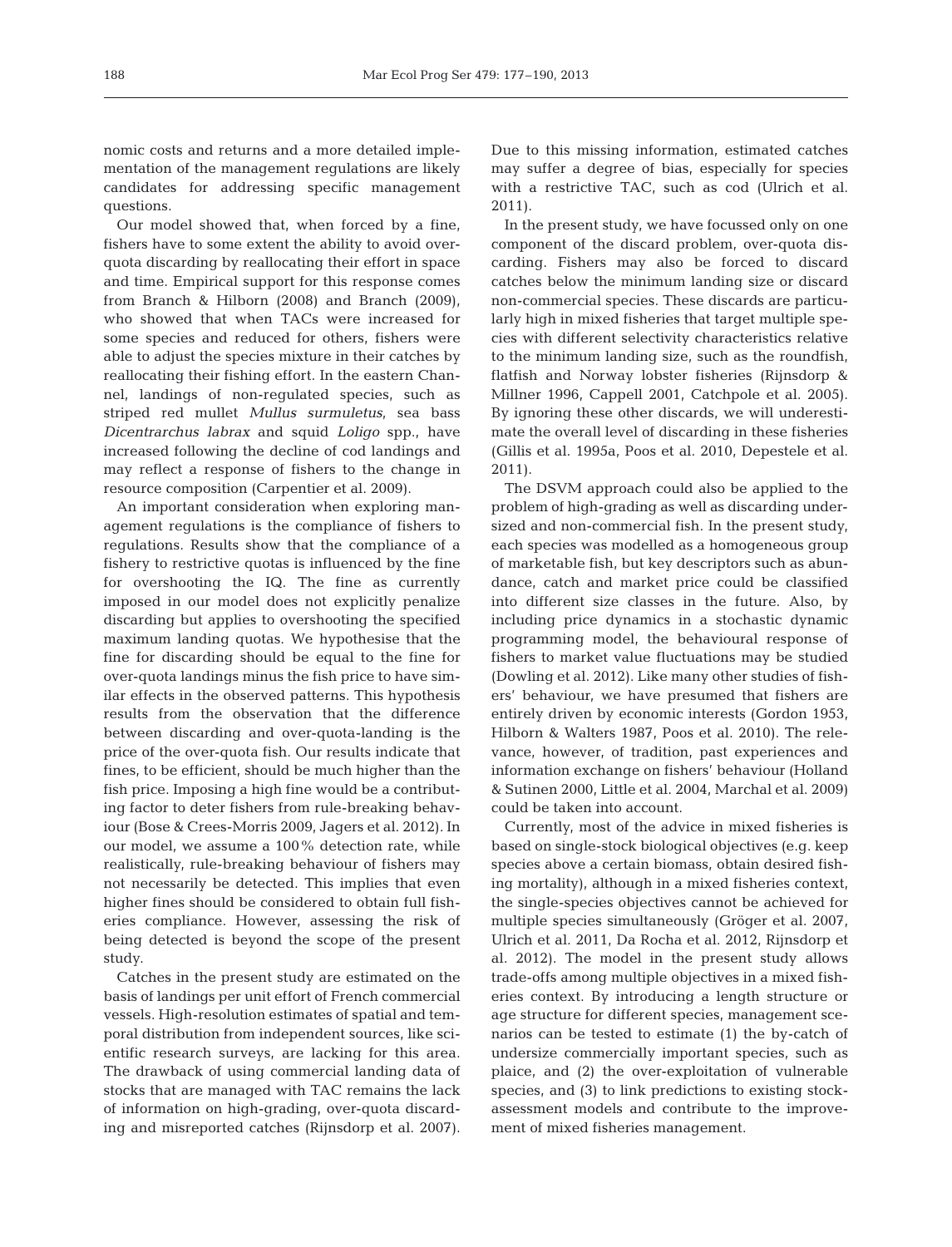Mechanistic models are increasingly being used to Poos et al. 2010, Dowling et al. 2012). Commonly, fishers behaviour is based on economic interests, while alternative utility functions with less emphasis on economic interests, such as tradition or information sharing, could be included (Little et al. 2009). However, this would require a more extensive understanding of the rationale of fishers' behaviour. Fishmanager must take the interests and concerns of many stakeholders into account. Our spatially explicit effort-allocation model proves to be a useful tool to evaluate conservation and economic tradeoffs and enables managers to visualize consequences ▶ Depestele J, Vandemaele S, Vanhee W, Polet H, Torreele E, of new management scenarios, such as a discard ban. Hence, our conclusions are important for fisheries in Europe as well as fisheries globally, contributing to an ecosystem approach to fisheries management in which one tries to mitigate overfishing and the low economic resilience of the fishing industry.

*Acknowledgements.* This research was supported by the European Community's Seventh Framework Programme (FP7/2007-2013) under Grant Agreement No. 266445 for the project Vectors of Change in Oceans and Seas Marine Life, Impact on Economic Sectors (VECTORS).

# LITERATURE CITED

- Alverson DL, Freeberg MH, Murawski SA, Pope GJ (1994) A global assessment of fisheries bycatch and discards. FAO Fish Tech Pap 339, FAO, Rome
- Anonymous (2011) High level meeting on banning discards. Brussels, 1 March 2011, Commission of the European Communities, Brussels. Available at http:// news. bbc. co. uk/2/shared/bsp/hi/pdfs/01\_03\_11\_discards.pdf
- ► Bose S, Crees-Morris A (2009) Stakeholder's views on fisheries compliance: an Australian case study. Mar Policy 33: 248−253
- ▶ Branch TA (2009) How do individual transferable quotas affect marine ecosystems? Fish Fish 10:39-57
- ▶ Branch TA, Hilborn R (2008) Matching catches to quotas in a multispecies trawl fishery: targeting and avoidance behavior under individual transferable quotas. Can J Fish Aquat Sci 65: 1435−1446
	- Buisman FC, Bakker T, Bos E, Kuhlman T, Poos JJ (2011) Effecten van een verbod op discards in de Nederlandse platvisvisserij. LEI-rapport 2011-014, LEI, Den Haag
	- Cappell R (2001) Economic aspects of discarding. UK case study: discarding by North Sea whitefish trawlers. Nautilus Consultants, Edinburgh
	- Carpentier A, Coppin F, Dupuis L, Engelhard G and others (2009) Partie 'Engins, navires et resources halieutique exploitées'/section 'Gears, vessels and exploited species', Chap 5. In:Carpentier A, Martin CS, Vaz S (eds) Channel habitat atlas for marine resource management, final report (CHARM phase II). INTERREG 3a, IFRE-

MER, Boulogne-sur-Mer, p 426–518

- analyse vessel fishing behaviour (Little et al. 2004,  $\triangleright$  Catchpole TL, Frid CLJ, Gray TS (2005) Discarding in the English north-east coast *Nephrops norvegicus* fishery: the role of social and environmental factors. Fish Res 72: 45−54
	- Clark CW, Butler RW (1999) Fitness components of avian migration:a dynamic model of Western Sandpiper migration. Evol Ecol Res 1: 443−457
	- Clark CW, Mangel M (2000) Dynamic state variable models in ecology: methods and applications. Oxford University Press, Oxford
- eries management is a complex system in which a  $\triangleright$  Daan N (1997) TAC management in North Sea flatfish fisheries. J Sea Res 37(3-4): 321–341
	- Da Rocha JM, Gutiérrez MJ, Cerviño S (2012) Reference points based on dynamic optimization: a versatile algorithm for mixed-fishery management with bioeconomic age-structured models. ICES J Mar Sci 69: 660−669
	- Leirs H, Vincx M (2011) Quantifying causes of discard variability: an indispensable assistance to discard estimation and a paramount need for policy measures. ICES J Mar Sci 68: 1719−1725
	- ► Diamond B, Beukers-Stewart BD (2011) Fisheries discards in the North Sea: waste of resources or a necessary evil? Rev Fish Sci 19:231-245
	- ► Dowling NA, Wilcox C, Mangel M, Pascoe S (2012) Assessing opportunity and relocation costs of marine protected areas using a behavioural model of longline fleet dynamics. Fish Fish 13: 139−157
		- FAO (2009) The state of world fisheries and aquaculture (SOFIA 2008). FAO Fisheries and Aquaculture Department, Rome
	- ► Gillis DM, Peterman RM, Pikitch EK (1995a) Implications of trip regulations for high grading—a model of the behavior of fishermen. Can J Fish Aquat Sci 52: 402−415
	- Gillis DM, Pikitch EK, Peterman RM (1995b) Dynamic dis-➤ carding decisions—foraging theory for high-grading in a trawl fishery. Behav Ecol 6: 146−154
	- ► Gordon HS (1953) An economic approach to the optimum utilization of fishery resources. J Fish Res Board Can 10: 442−457
	- Graham N, Fryer RJ (2006) Separation of fish from *Nephrops* ➤ *norvegicus* into a two-tier cod-end using a selection grid. Fish Res 82: 111−118
		- Gröger JP, Rountree RA, Missong M, Rätz HJ (2007) A stock rebuilding algorithm featuring risk assessment and an optimization strategy of single or multispecies fisheries. ICES J Mar Sci 64: 1101−1115
		- Hilborn R, Kennedy RB (1992) Spatial pattern in catch rates: a test of economic-theory. Bull Math Biol 54: 263−273
	- ► Hilborn R, Walters CJ (1987) A general model for simulation of stock and fleet dynamics in spatially heterogeneous fisheries. Can J Fish Aquat Sci 44: 1366−1369
	- ► Holland DS, Sutinen JG (2000) Location choice in New England trawl fisheries: old habits die hard. Land Econ 76: 133−150
		- Houston AI, McNamara JM (1999) Models of adaptive behaviour. Cambridge University Press, Cambridge
		- ICES (International Council for the Exploration of the Sea) (2010) Report of the ICES Advisory Committee 2010. ICES Advice, 2010, Book 6, North Sea. ICES, Copenhagen
		- ICES (2011) Report on the ICES Advisory Committee 2011. ICES Advice, 2011, Book 6, North Sea. ICES, Copenhagen